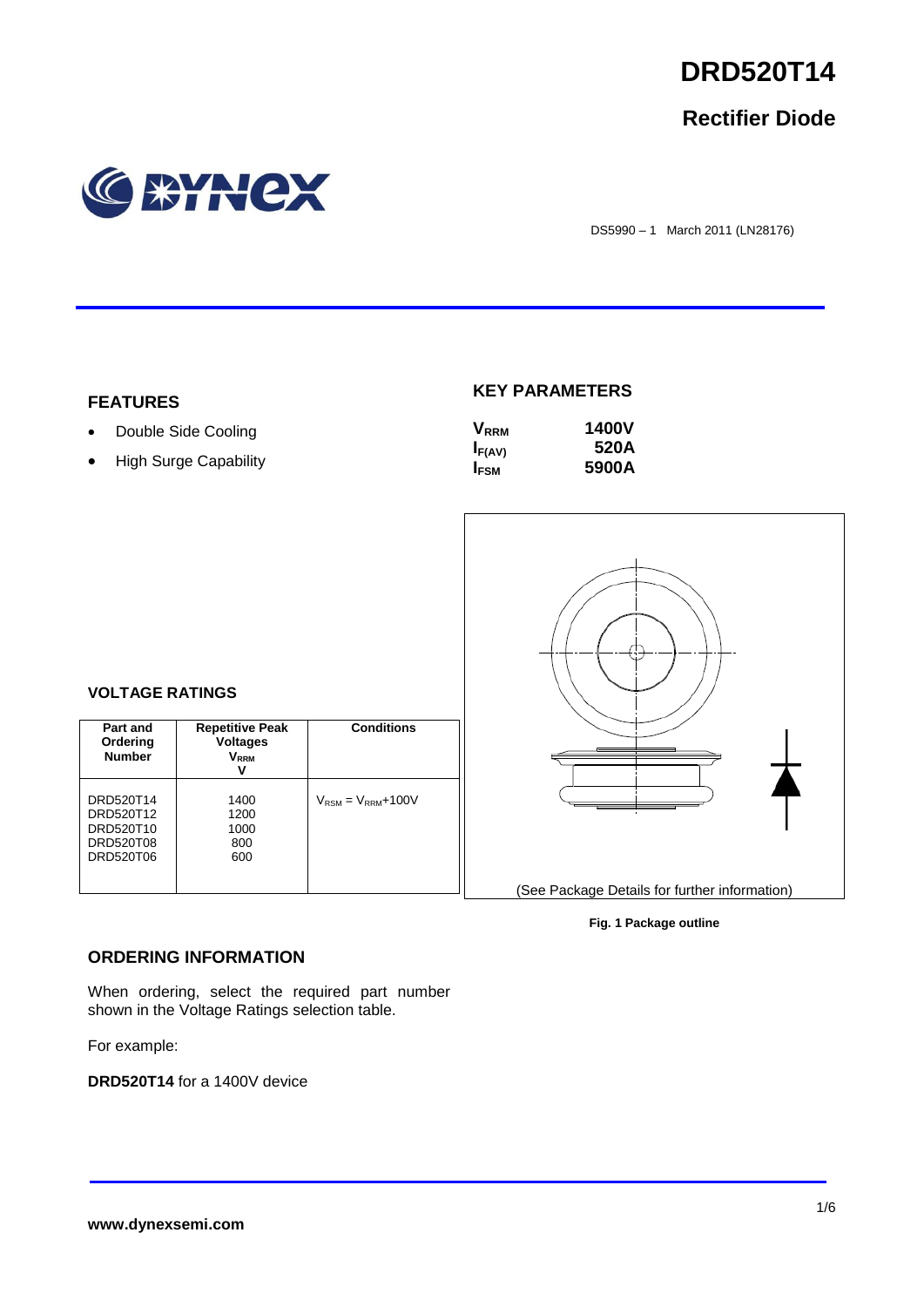

# **CURRENT RATINGS**

**Tcase = 75°C unless stated otherwise**

| Symbol                    | <b>Parameter</b>                     | <b>Test Conditions</b>   | Max. | <b>Units</b> |  |
|---------------------------|--------------------------------------|--------------------------|------|--------------|--|
| <b>Double Side Cooled</b> |                                      |                          |      |              |  |
| $I_{F(AV)}$               | Mean forward current                 | Half wave resistive load | 620  | A            |  |
| I <sub>F(RMS)</sub>       | <b>RMS</b> value                     | -                        | 970  | A            |  |
| IF.                       | Continuous (direct) on-state current | -                        | 880  | Α            |  |

### **Tcase = 100°C unless stated otherwise**

| Symbol                    | <b>Parameter</b>                     | <b>Test Conditions</b>   | Max. | <b>Units</b> |
|---------------------------|--------------------------------------|--------------------------|------|--------------|
| <b>Double Side Cooled</b> |                                      |                          |      |              |
| $I_{F(AV)}$               | Mean forward current                 | Half wave resistive load | 520  | A            |
| I <sub>F(RMS)</sub>       | <b>RMS</b> value                     | $\overline{\phantom{0}}$ | 820  | A            |
| IF                        | Continuous (direct) on-state current |                          | 740  | A            |

# **SURGE RATINGS**

| Symbol      | <b>Parameter</b>                        | <b>Test Conditions</b>                            | Max. | <b>Units</b>      |
|-------------|-----------------------------------------|---------------------------------------------------|------|-------------------|
| <b>IFSM</b> | Surge (non-repetitive) on-state current | 10ms half sine, $T_{\text{case}} = 190^{\circ}$ C | 5.9  | kA                |
| $l^2t$      | I <sup>'</sup> t for fusing             | $V_R = 0$                                         | 0.17 | MA <sup>2</sup> s |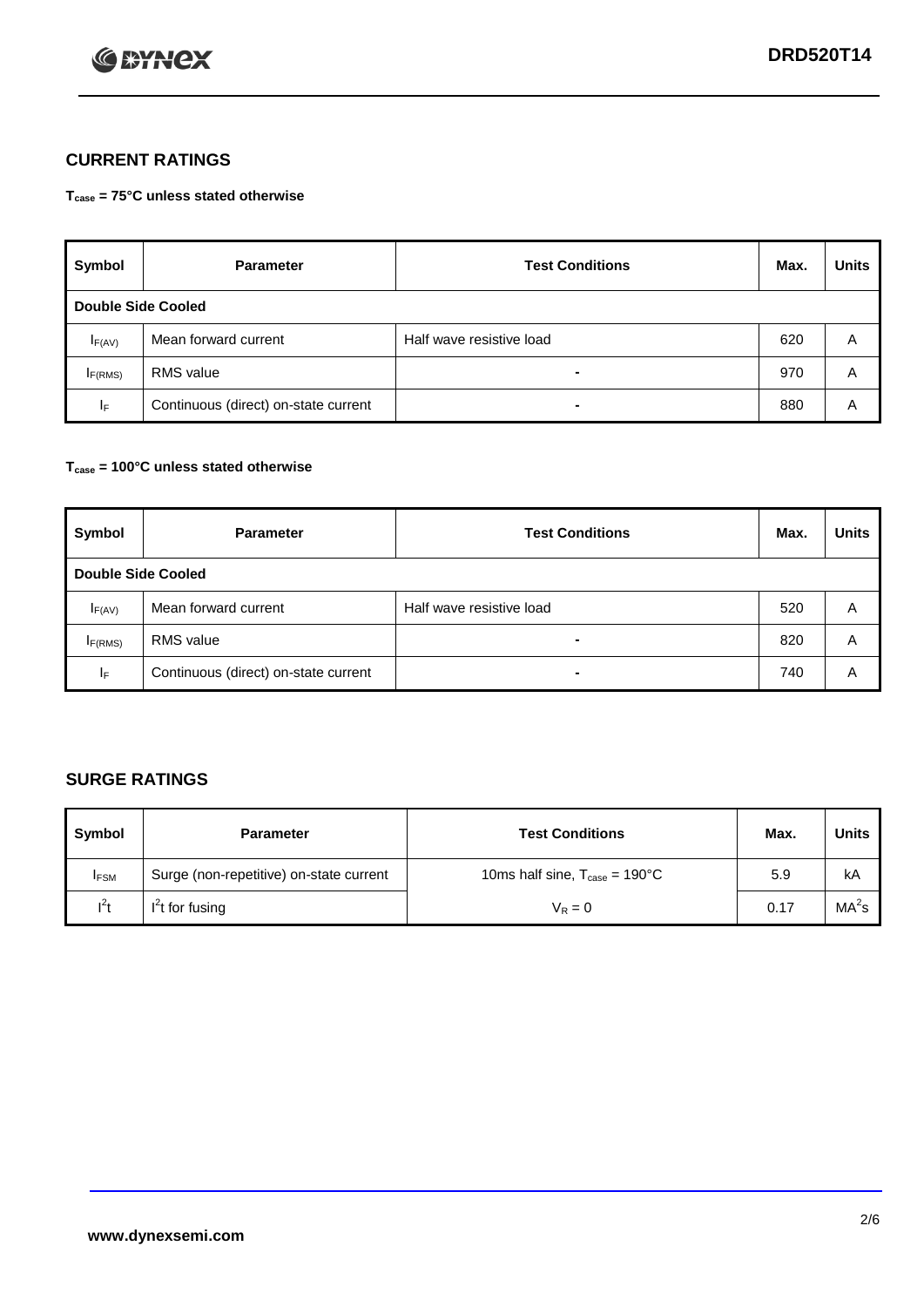# **THERMAL AND MECHANICAL RATINGS**

| Symbol           | <b>Parameter</b>                      | <b>Test Conditions</b>                      |    | Min.  | Max. | <b>Units</b> |
|------------------|---------------------------------------|---------------------------------------------|----|-------|------|--------------|
| $R_{th(j-c)}$    | Thermal resistance - junction to case | Double side cooled                          | DC |       | 0.08 | °C/W         |
| $R_{th(c-h)}$    | Thermal resistance – case to heatsink | Double side cooled                          | DC |       | 0.02 | °C/W         |
| $T_{\rm vj}$     | Virtual junction temperature          | Blocking V <sub>DRM</sub> / <sub>VRRM</sub> |    | -40   | 190  | °C           |
| $T_{\text{stg}}$ | Storage temperature range             |                                             |    | $-40$ | 190  | °C           |
| $F_m$            | Clamping force                        |                                             |    | 4     | 6    | kN           |

# **CHARACTERISTICS**

| Symbol                   | <b>Parameter</b>     | <b>Test Conditions</b>                                                                           | Min.           | Max.  | <b>Units</b> |
|--------------------------|----------------------|--------------------------------------------------------------------------------------------------|----------------|-------|--------------|
| $\mathsf{V}_\mathsf{FM}$ | Forward voltage      | At 800A peak, $T_{\text{case}} = 25^{\circ}C$                                                    |                | 1.45  | V            |
| <b>IRM</b>               | Peak reverse current | At $V_{DRM}$ , $T_{case} = 190^{\circ}C$                                                         | ۰              | 30    | mA           |
| $Q_{\rm S}$              | Total stored charge  | $I_F = 1000A$ , dl <sub>RR</sub> /dt = 10A/us<br>$T_{\text{case}} = 190^{\circ}$ C. $V_R = 100V$ | $\blacksquare$ | 1500  | μC           |
| V <sub>TO</sub>          | Threshold voltage    | At $T_{vi} = 190^{\circ}$ C                                                                      | $\blacksquare$ | 0.8   | V            |
| $r_{\text{T}}$           | Slope resistance     | At $T_{vi} = 190^{\circ}$ C                                                                      | ۰              | 0.657 | $m\Omega$    |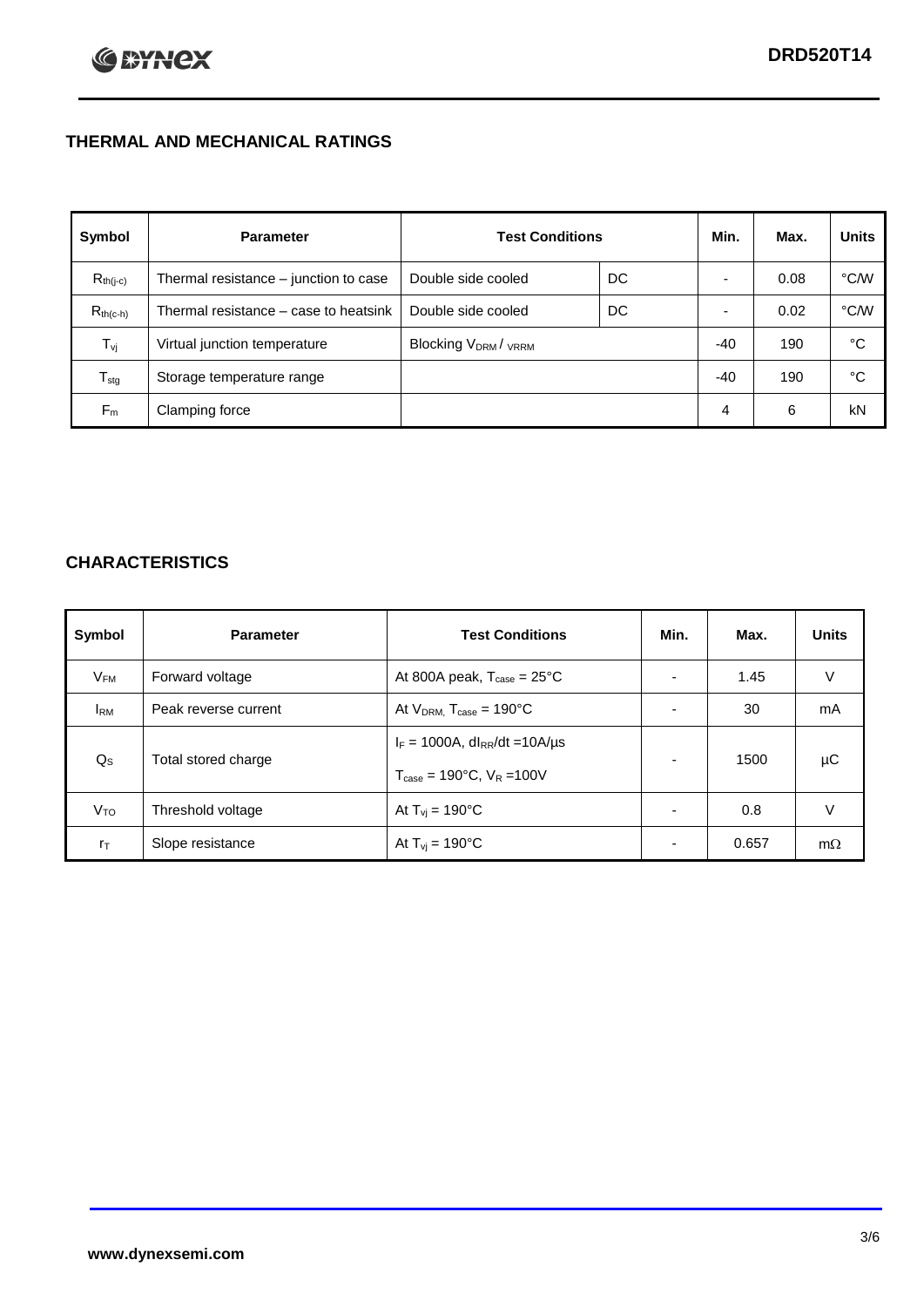# **C BYNCX**

# **CURVES**





**Fig.4 Surge (Non-Repetitive) Forward current vs time Fig.5 Maximum (limit) transient thermal impedance-**

**junction to case**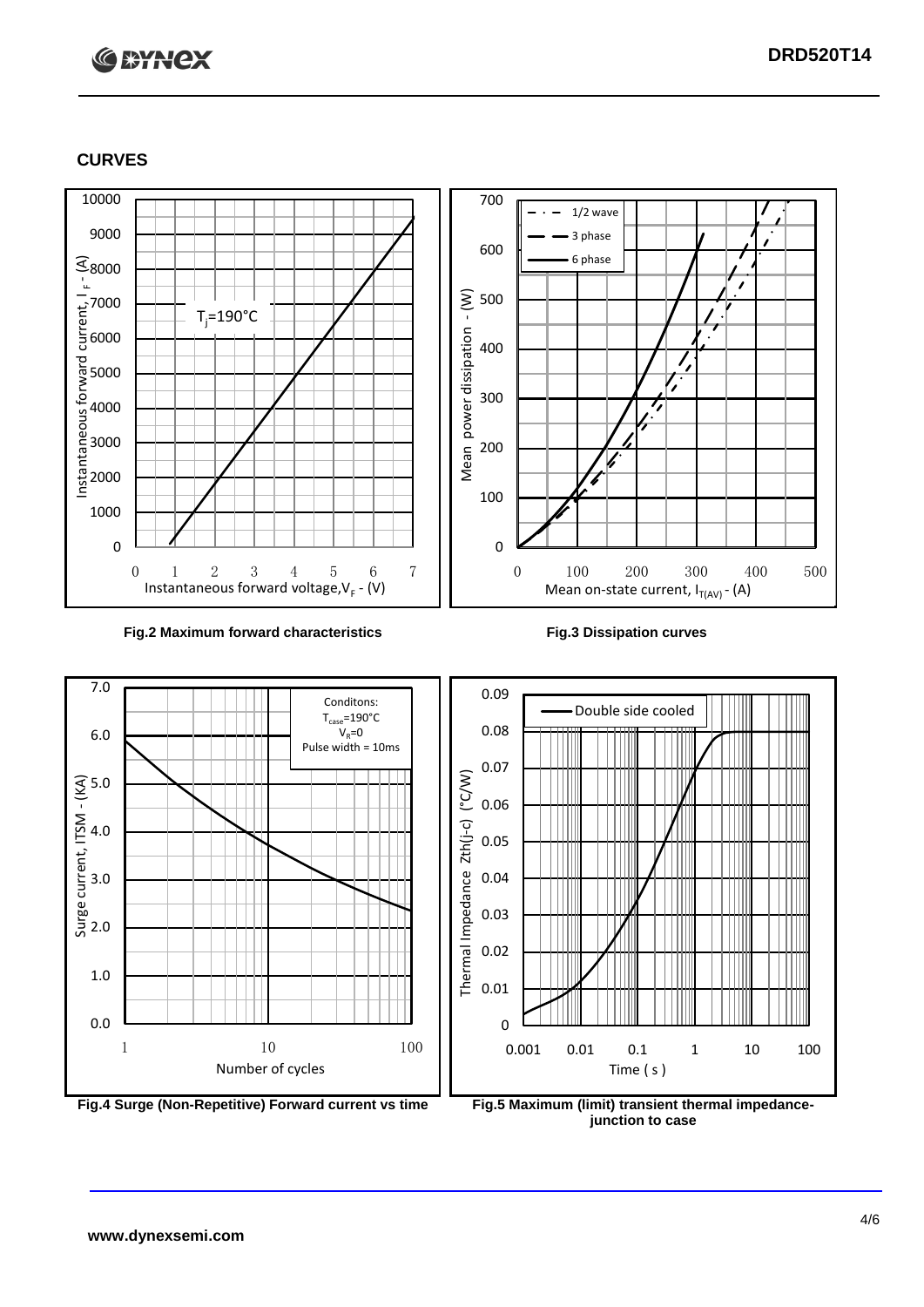

# **PACKAGE DETAILS**

For further package information, please contact Customer Services. All dimensions in mm, unless stated otherwise. DO NOT SCALE.



### **Note:**

Some packages may be supplied with gate and or tags.